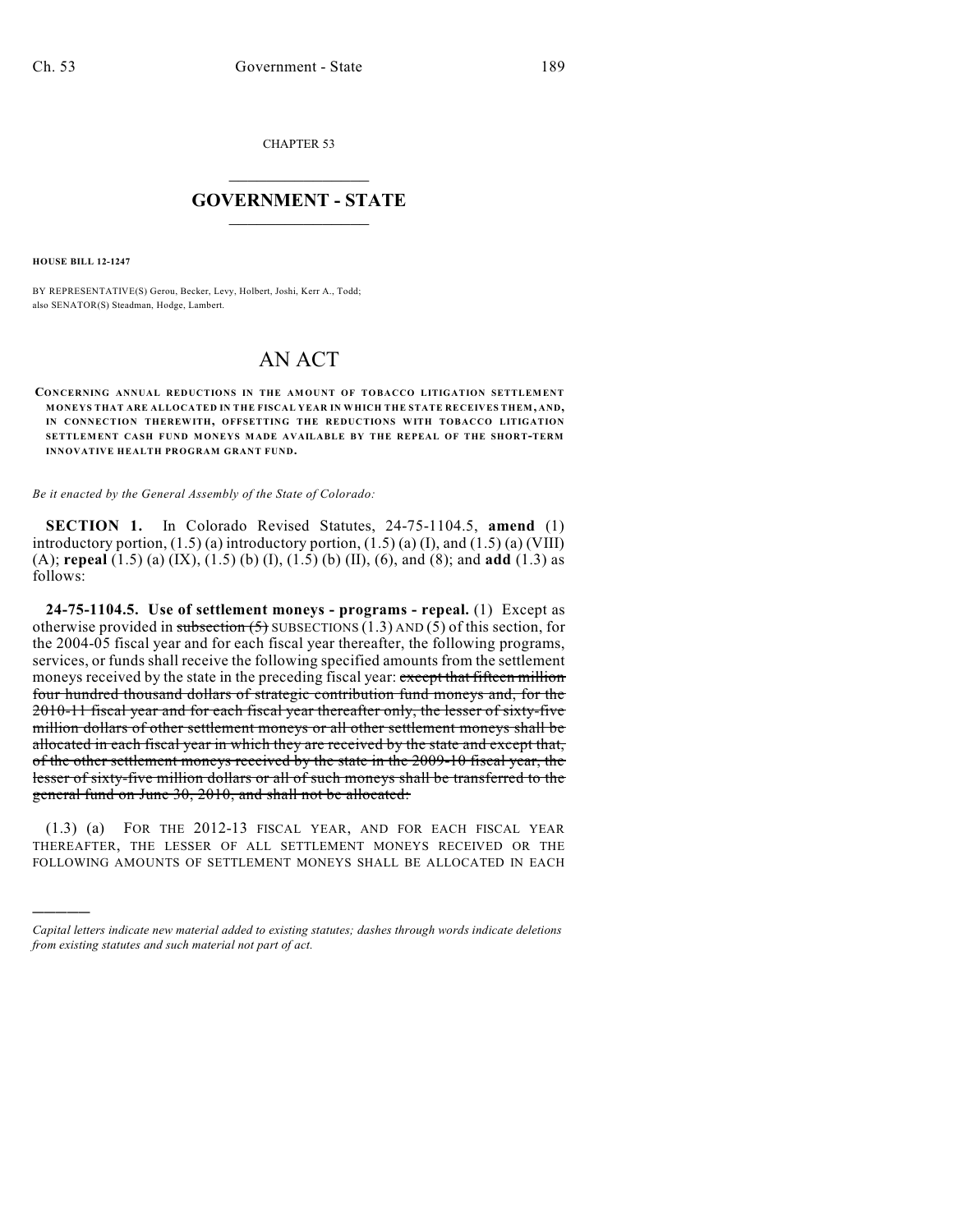FISCAL YEAR IN WHICH THE STATE RECEIVES THE MONEYS IN THE PERCENTAGES OR AMOUNTS SPECIFIED AND FOR THE PROGRAMS, SERVICES, AND FUNDS SPECIFIED IN SUBSECTIONS (1) AND (1.5) OF THIS SECTION:

(I) FOR THE 2012-13 FISCAL YEAR, EIGHTY MILLION FOUR HUNDRED THOUSAND DOLLARS LESS THE AMOUNT OF UNEXPENDED AND UNENCUMBERED MONEYS REMAINING IN THE TOBACCO LITIGATION SETTLEMENT CASH FUND, CREATED IN SECTION 24-22-115 (1) (a), AT THE END OF THE 2011-12 FISCAL YEAR;

(II) FOR THE 2013-14, 2014-15, 2015-16, AND 2016-17 FISCAL YEARS, AND FOR THE 2018-19 FISCAL YEAR AND FOR EACH FISCAL YEAR THEREAFTER, THE AMOUNT ALLOCATED PURSUANT TO THIS SUBSECTION (1.3) FOR THE PRIOR FISCAL YEAR LESS THE AMOUNT OF UNEXPENDED AND UNENCUMBERED MONEYS REMAINING IN THE TOBACCO LITIGATION SETTLEMENT CASH FUND AT THE END OF THE PRIOR FISCAL YEAR; AND

(III) FOR THE 2017-18 FISCAL YEAR, THE AMOUNT ALLOCATED PURSUANT TO THIS SUBSECTION (1.3) FOR THE 2016-17 FISCAL YEAR LESS FIFTEEN MILLION DOLLARS AND LESS THE AMOUNT OF UNEXPENDED AND UNENCUMBERED MONEYS REMAINING IN THE TOBACCO LITIGATION SETTLEMENT CASH FUND AT THE END OF THE 2016-17 FISCAL YEAR.

(b) FOR THE 2012-13 FISCAL YEAR, AND FOR EACH FISCAL YEAR THEREAFTER, IN ADDITION TO THE AMOUNTS ALLOCATED PURSUANT TO PARAGRAPH (a) OF THIS SUBSECTION (1.3), THE AMOUNT OF UNEXPENDED AND UNENCUMBERED MONEYS REMAINING IN THE TOBACCO LITIGATION SETTLEMENT CASH FUND, CREATED IN SECTION 24-22-115 (1) (a), AT THE END OF THE PRIOR FISCAL YEAR SHALL BE ALLOCATED TO THE PROGRAMS THAT RECEIVE SETTLEMENT MONEYS PURSUANT TO SUBSECTIONS (1) AND (1.5) OF THIS SECTION IN PROPORTION TO THEIR SHARES OF THE SETTLEMENT MONEYS.

(c) NOTWITHSTANDING THE PROVISIONS OF SECTION 24-1-136, NO LATER THAN OCTOBER 1, 2013, AND NOT LATER THAN OCTOBER 1 OF EACH YEAR THEREAFTER, THE STATE TREASURER SHALL SUBMIT A WRITTEN REPORT TO THE JOINT BUDGET COMMITTEE THAT SETS FORTH THE TOTAL AMOUNT ALLOCATED PURSUANT TO THIS SUBSECTION (1.3) DURING THE PRIOR FISCAL YEAR AND THE TOTAL AMOUNT ANTICIPATED TO BE ALLOCATED PURSUANT TO THIS SUBSECTION (1.3) DURING THE CURRENT FISCAL YEAR.

 $(1.5)$  (a) Except as otherwise provided in subsections  $(5)$  and  $(6)$  SUBSECTION  $(5)$ of this section, for the 2007-08 fiscal year and for each fiscal year thereafter, the following programs, services, and funds shall receive the following specified amounts from the portion of any settlement moneys received and allocated by the state in the current fiscal year that remains after the programs, services, and funds receiving such moneys pursuant to subsection (1) of this section have been fully funded, and the portion of all other settlement moneys received by the state in the preceding fiscal year that remains after the programs, services, and funds receiving such other settlement moneys pursuant to subsection (1) of this section have been fully funded and all overexpenditures and supplemental appropriations allowed for the 2006-07, 2007-08, 2008-09, or 2009-10 fiscal years pursuant to section 24-22-115 (4) have been made: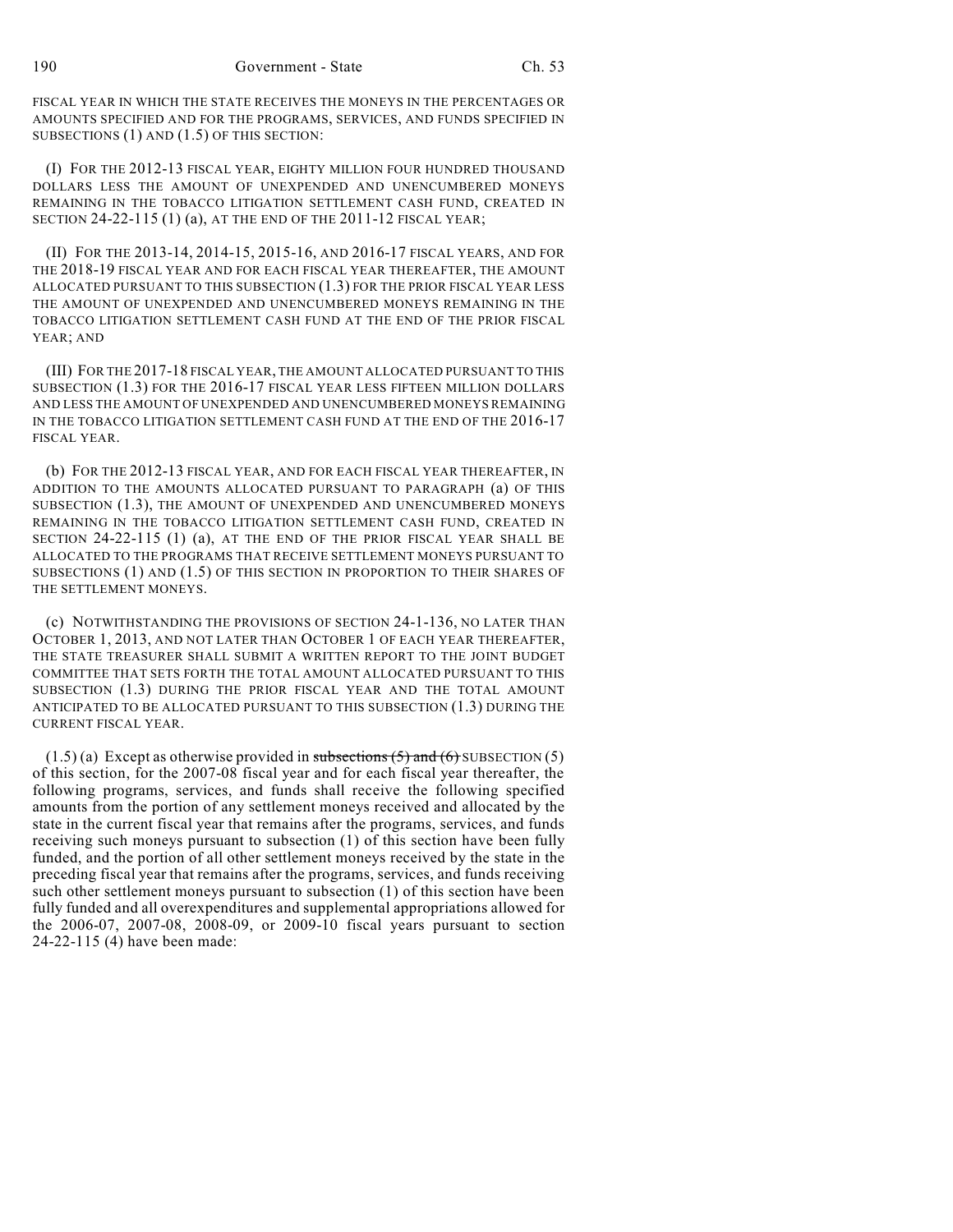(I) The university of Colorado at Denver and health sciences center shall receive forty-nine percent of the settlement moneys, which shall be transferred by the state treasurer to the tobacco litigation settlement moneys health education fund, which is hereby created in the state treasury. Interest and income earned on the deposit and investment of moneys in the fund before July 1, 2011, shall be credited to the fund and shall remain in the fund until the end of the fiscal year in which credited, when itshall be transferred to the short-term innovative health program grant fund created in section  $25-36-101(2)$ , C.R.S., in accordance with paragraph (b) of this subsection  $(1.5)$ . The principal of the fund shall be subject to annual appropriation by the general assembly to the health sciences center; except that, at the end of the 2007-08 fiscal year and at the end of each fiscal year thereafter through the 2010-11 fiscal year, all unexpended and unencumbered principal of the fund shall be transferred to the short-term innovative health program grant fund created in section 25-36-101 (2), C.R.S., and, at the end of the 2011-12 fiscal year and at the end of each fiscal year thereafter, all unexpended and unencumbered principal of the account shall be transferred to the general fund, in accordance with paragraph (b) of this subsection  $(1.5).$ 

(VIII) (A) The unit in the department of human services that administers behavioral health programs and services, including those related to mental health and substance abuse, shall receive three percent of the settlement moneys, which shall be transferred by the state treasurer to the alcohol and drug abuse community prevention and treatment fund, which is hereby created in the state treasury. Interest and income earned on the deposit and investment of moneys in the fund before July 1, 2011, shall be credited to the fund and shall remain in the fund until the end of the fiscal year in which credited, when it shall be transferred to the short-term innovative health program grant fund created in section 25-36-101 (2), C.R.S., in accordance with paragraph (b) of this subsection  $(1.5)$ . The principal of the fund shall be subject to annual appropriation by the general assembly to provide or purchase community prevention and treatment services in accordance with section 27-80-106, C.R.S., except that, at the end of the 2007-08 fiscal year and at the end of each fiscal year thereafter through the 2010-11 fiscal year, all unexpended and unencumbered principal of the fund shall be transferred to the short-term innovative health program grant fund created in section 25-36-101 (2), C.R.S., and, at the end of the 2011-12 fiscal year and at the end of each fiscal year thereafter, all unexpended and unencumbered principal of the account shall be transferred to the general fund, in accordance with paragraph (b) of this subsection (1.5).

(IX) The short-term innovative health program grant fund created in section 25-36-101 (2), C.R.S., shall receive six percent of the settlement moneys, which the state treasurer shall transfer thereto, plus, for fiscal years prior to the 2011-12 fiscal year only, additional moneys as specified in section  $24-22-115(1)(b)$  and paragraph (b) of this subsection (1.5); except that, for the 2011-12 fiscal year and for each fiscal year thereafter, the amount allocated to the short-term innovative health program grant fund pursuant to this subparagraph (IX) is reduced by two hundred fifty thousand dollars.

(b) (I) Except as otherwise provided in sections  $24-50-609(5)$  and  $25.5-3-207(4)$ (a), C.R.S., at the end of the 2007-08, 2008-09, and 2009-10 fiscal years, any interest and income earned on moneys allocated for the fiscal year pursuant to paragraph (a) of this subsection (1.5), and any of such allocated moneys that are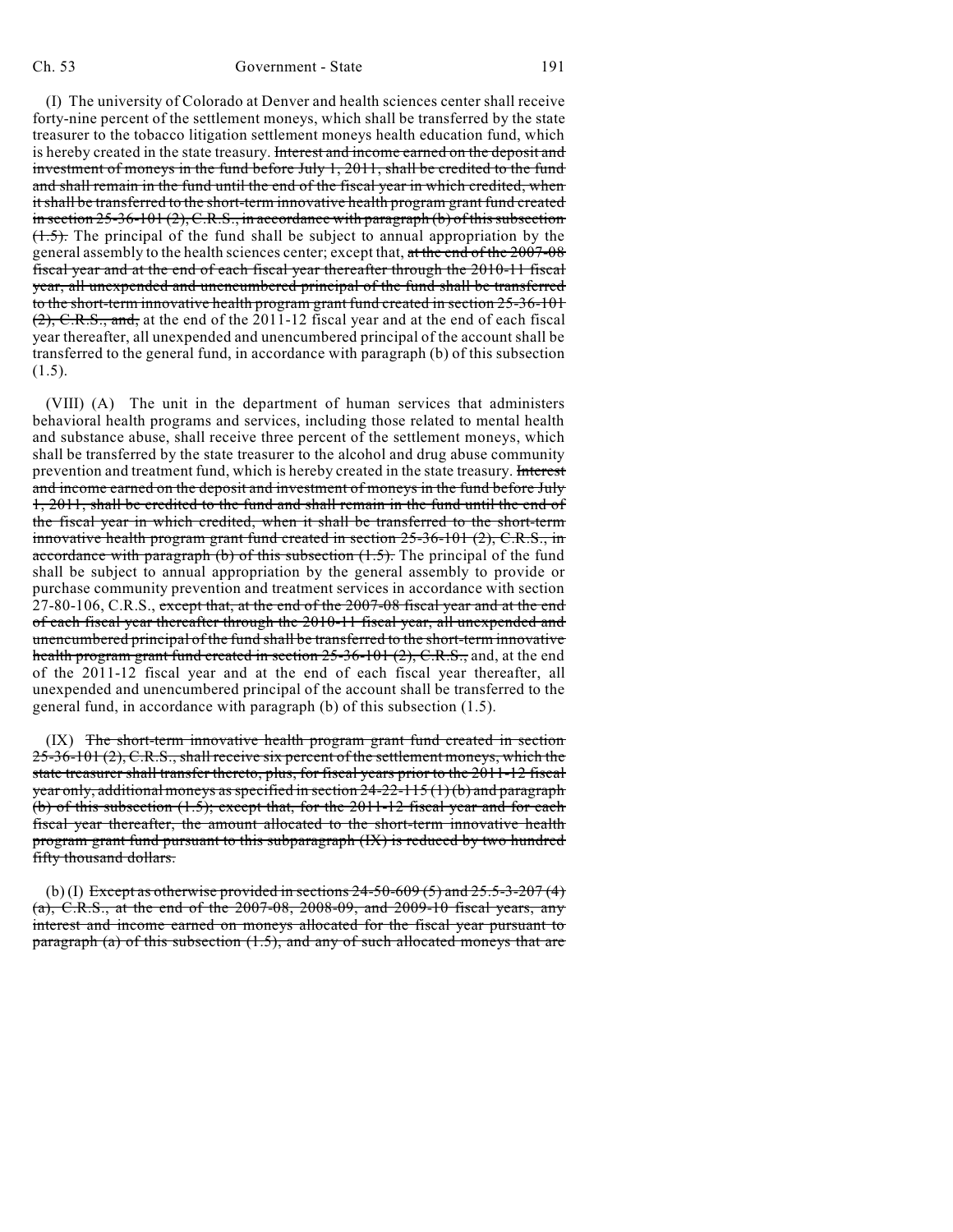unexpended and unencumbered, shall be transferred to the short-term innovative health program grant fund created in section 25-36-101 (2), C.R.S.

(II) Except as otherwise provided in section  $24-50-609$  (5), at the end of the 2010-11 fiscal year, any interest and income earned on moneys allocated for the fiscal year pursuant to paragraph  $(a)$  of this subsection  $(1.5)$ , and any of such allocated moneys that are unexpended and unencumbered, shall be transferred to the short-term innovative health program grant fund created in section 25-36-101 (2), C.R.S.

(6) On June 1, 2009, the state treasurer shall transfer one million one hundred thousand dollars from the tobacco litigation settlement cash fund created in section 24-22-115, C.R.S., to the general fund. To accommodate the transfer, the amount of the allocation to the short-term innovative health program grant fund created in section 25-36-101, C.R.S., pursuant to subparagraph (IX) of paragraph (a) of subsection (1.5) of this section for fiscal year 2009-10 shall be reduced by one million one hundred thousand dollars.

(8) (a) At the end of fiscal years  $2010-11$  and  $2011-12$ , the state treasurer shall transfer the balance of the moneys in the short-term innovative health program grant fund created in section 25-36-101, C.R.S., to the general fund. These transfers shall augment fiscal year 2010-11 and 2011-12 general fund revenues.

(b) This subsection (8) is repealed, effective July 1, 2013.

**SECTION 2.** In Colorado Revised Statutes, 24-22-115, **amend** (1) (b) as follows:

**24-22-115. Tobacco litigation settlement cash fund - health care supplemental appropriations and overexpenditures account - creation.** (1) (b) Except as provided in subsection (2) of this section, for the 2006-07 fiscal year and the 2007-08 fiscal year, an amount needed, up to one million dollars, to pay the state's share of the annual funding required by the "Home- and Community-based Servicesfor Children with Autism Act", part 8 of article 6 of title 25.5, C.R.S., shall be transferred from the tobacco litigation settlement cash fund to the Colorado autism treatment fund created pursuant to section 25.5-6-805, C.R.S. The amount to be transferred shall be taken into account when determining the amount of cash fund moneys available for allocation to tobacco settlement programs pursuant to section 24-75-1104.5 (1.5) and shall be transferred at the end of the 2006-07 fiscal year and at the end of the 2007-08 fiscal year. Except as provided in subsection (2) of this section, at the end of any fiscal year commencing on or after July 1, 2006, but before July 1, 2011, all unexpended and unencumbered moneys in the cash fund, all moneys in the cash fund not appropriated for the following fiscal year, and all moneys in the cash fund not required for transfers pursuant to section  $24-75-1104.5$  (1) or  $(1.5)$  in the following fiscal year shall be transferred to the short-term innovative health program grant fund created in section 25-36-101 (2), C.R.S. At the end of any fiscal year commencing on or ON AND after July 1, 2011, all unexpended and unencumbered moneys in the cash fund all moneys in the cash fund not appropriated for the following fiscal year, and all moneys in the cash fund not required for transfers pursuant to section 24-75-1104.5 (1) or (1.5) in the following fiscal year shall be transferred to the general fund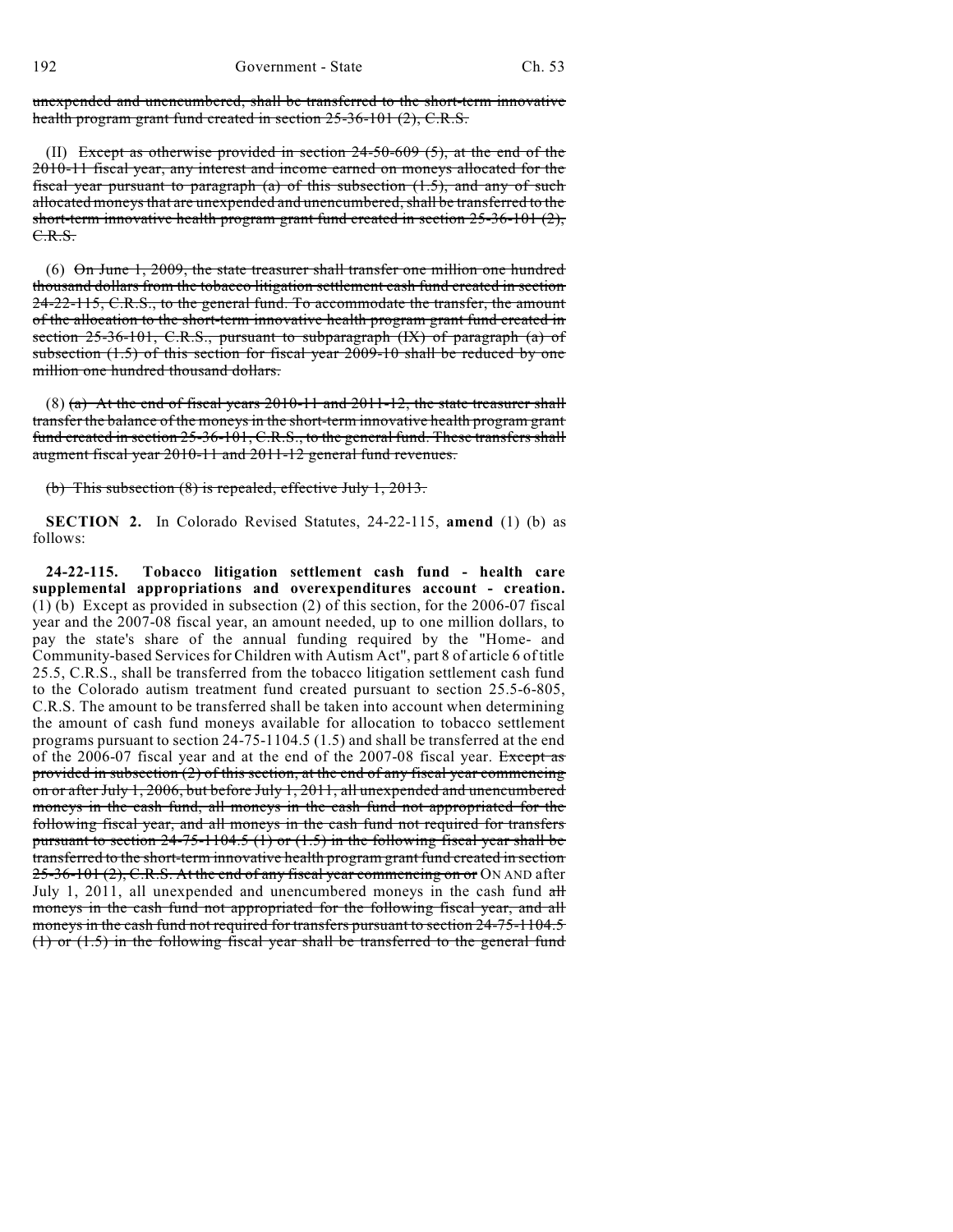SHALL REMAIN IN THE FUND UNTIL EXPENDED IN ORDER TO REDUCE THE SHARE OF ALLOCATIONS MADE FROM CURRENT-YEAR RECEIPTS OF SETTLEMENT MONEYS AS REQUIRED BY SECTION 24-75-1104.5 (1.3).

**SECTION 3.** In Colorado Revised Statutes, 25-1-512, **amend** (2) as follows:

**25-1-512. Allocation of moneys - public health services support fund created.** (2) The public health services support fund is hereby created in the state treasury and shall be known in this section as the "fund". The principal of the fund shall consist of tobacco litigation settlement moneys transferred by the state treasurer to the fund pursuant to section  $24-75-1104.5$  (1.5) (a) (IV), C.R.S., and shall, subject to annual appropriation by the general assembly to the state department, be allocated by the state department to all agencies authorized pursuant to this part 5 as specified in subsection  $(1)$  of this section; except that, at the end of the 2007-08 fiscal year and at the end of each fiscal year thereafter through the 2010-11 fiscal year, all unexpended and unencumbered principal of the fund shall be transferred to the short-term innovative health program grant fund created in section  $25-36-101$  (2) and, at the end of the 2011-12 fiscal year and at the end of each fiscal year thereafter, all unexpended and unencumbered principal of the fund shall be transferred to the general fund, in accordance with section 24-75-1104.5 (1.5) (b), C.R.S. Interest and income earned on the deposit and investment of moneys in the public health services support fund before July 1, 2011, shall be credited to the fund and shall remain in the fund until the end of the fiscal year in which credited, when it shall be transferred to the short-term innovative health program grant fund created in section 25-36-101 (2) in accordance with section 24-75-1104.5 (1.5) (b), C.R.S. GENERAL FUND.

**SECTION 4.** In Colorado Revised Statutes, **amend** 25-4-2301 as follows:

**25-4-2301. Colorado immunization fund - supplemental tobacco litigation settlement moneys account - creation.** There are hereby created in the state treasury the Colorado immunization fund and an account within the fund to be known as the supplemental tobacco litigation settlement moneys account. The principal of the portion of the fund that is not the account shall consist of general fund appropriations made by the general assembly to the fund and gifts, grants, or awards received by the department of public health and environment from the federal government or private sources for the fund. The principal of the account shall consist of tobacco litigation settlement moneys transferred by the state treasurer to the account in accordance with section 24-75-1104.5 (1.5) (a) (VII), C.R.S. All interest and income earned on the deposit and investment of moneys in the portion of the fund that is not the account shall be credited to that portion of the fund, and all interest and income earned on the deposit and investment of moneys in the account before July 1, 2011, shall be credited to the account and remain therein until transferred as required by this section. Except as otherwise provided in this section, and subject to annual appropriation by the general assembly to the department, the department shall expend the principal of the fund and the account only for the purpose of immunization and immunization strategies; except that, at the end of the 2007-08 fiscal year and at the end of any fiscal year thereafter, any unexpended and unencumbered moneys in the portion of the fund that is not the account shall remain in that portion of the fund and may be used by the department through the state immunization program to support infant, child, and adolescent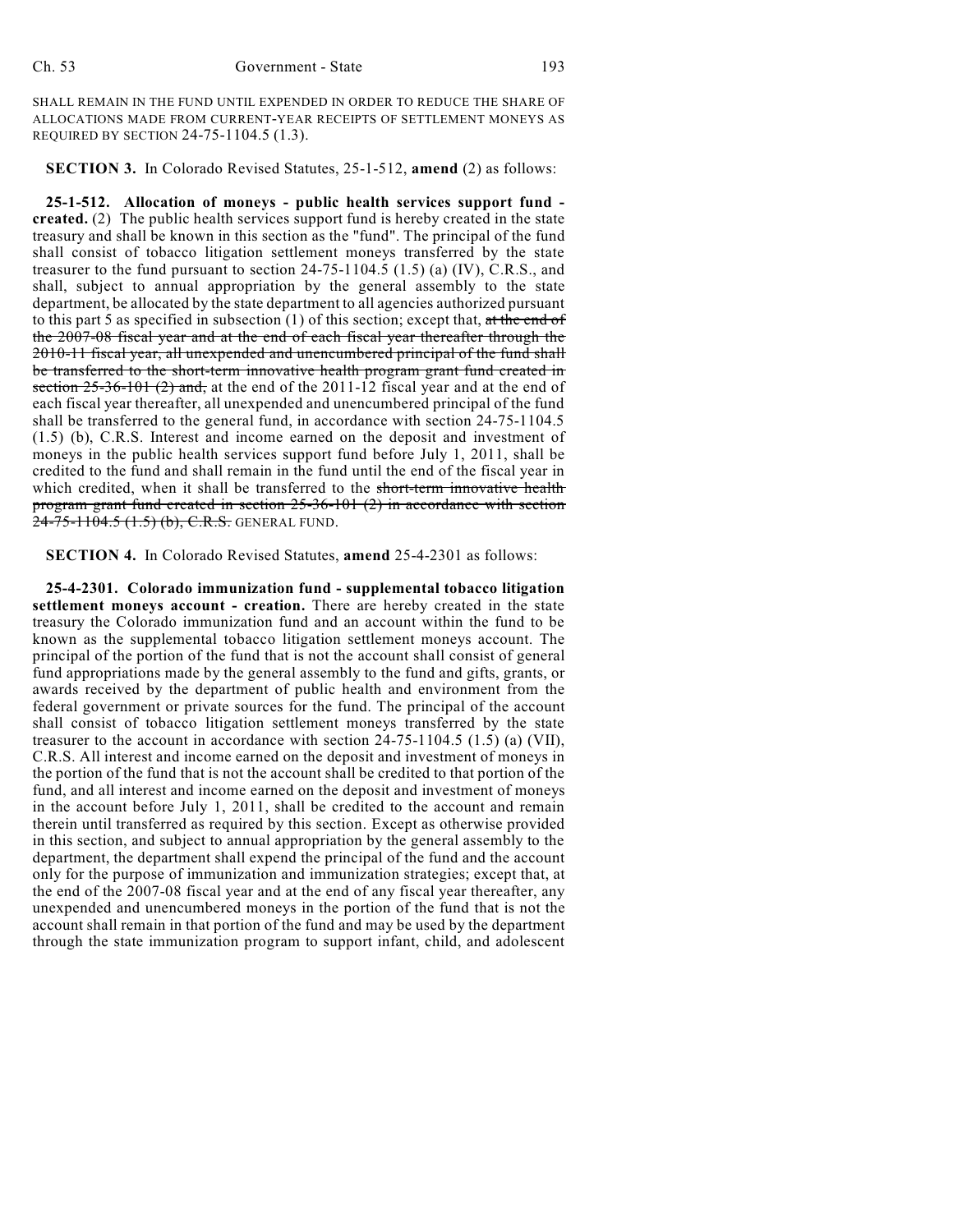vaccination at the end of the 2007-08 fiscal year and at the end of any fiscal year thereafter through the 2010-11 fiscal year, any unexpended and unencumbered moneys in the account shall be transferred to the short-term innovative health program grant fund created in section 25-36-101 (2); and, at the end of the 2011-12 fiscal year and at the end of each fiscal year thereafter, any unexpended and unencumbered moneys in the account shall be transferred to the general fund, in accordance with section 24-75-1104.5 (1.5) (b), C.R.S.

**SECTION 5.** In Colorado Revised Statutes, 25-36-101, **amend** (2) (a); and **repeal** (1), (2) (b), (3), (4), (5), (6), (7), (9), and (10) as follows:

**25-36-101. Short-term grants for innovative health programs - grant fund - creation - appropriation from fund - transfer of moneys for fiscal years 2007-08 through 2011-12 - repeal.** (1) The department of public health and environment, subject to annual appropriation by the general assembly, may make short-term grants of no more than one fiscal year in duration to fund innovative health programs designed to improve the health of Coloradans from the short-term innovative health program grant fund created in subsection  $(2)$  of this section. Grant applicants shall apply for grants using forms furnished by the department, and grant applications shall contain such information as the department may require. The department may promulgate rules in accordance with the requirements of article 4 of title 24, C.R.S., in order to establish grant application requirements and criteria for the awarding of grants.

 $(2)$  (a) (I) The short-term innovative health program grant fund is hereby created in the state treasury. The principal of the fund shall include settlement moneys, as defined in section 24-75-1102 (2), C.R.S., transferred to the fund pursuant to sections 24-22-115 (1) (b) and 24-75-1104.5 (1.5) (a) (IX) and (1.5) (b), C.R.S., and any other moneys that the general assembly may appropriate or transfer to the fund. Interest and income earned on the deposit and investment of fund moneys shall remain in the fund and shall not be credited to the general fund or to any other fund at the end of any fiscal year; EXCEPT THAT, EFFECTIVE JUNE 30, 2012, ALL MONEYS IN THE FUND SHALL BE TRANSFERRED TO THE TOBACCO LITIGATION SETTLEMENT CASH FUND CREATED IN SECTION 24-22-115 (1) (a), C.R.S.

(II) THIS PARAGRAPH (a) IS REPEALED, EFFECTIVE DECEMBER 31, 2012.

(b) Notwithstanding any provision of this section to the contrary, on April 20, 2009, the state treasurer shall deduct four million three hundred fifty-two thousand three hundred nineteen dollars from the short-term innovative health program grant fund and transfer such sum to the general fund.

 $(3)$  (a) For the 2007-08 fiscal year, of the moneys transferred pursuant to sections  $24-22-115$  (1) (b) and  $24-75-1104.5$  (1.5) (a) (IX) and (1.5) (b), C.R.S., the lesser of one hundred thirty-four thousand two hundred twelve dollars or thirteen and four-tenths percent of the total amount transferred to the fund shall be appropriated to the unit in the department of human services that administers behavioral health programs and services, including those related to mental health and substance abuse, for implementation of article 69 of title 27, C.R.S., and the lesser of thirty-eight thousand five hundred three dollars or three and nine-tenths percent of the total amount transferred to the fund shall be appropriated to the division of criminal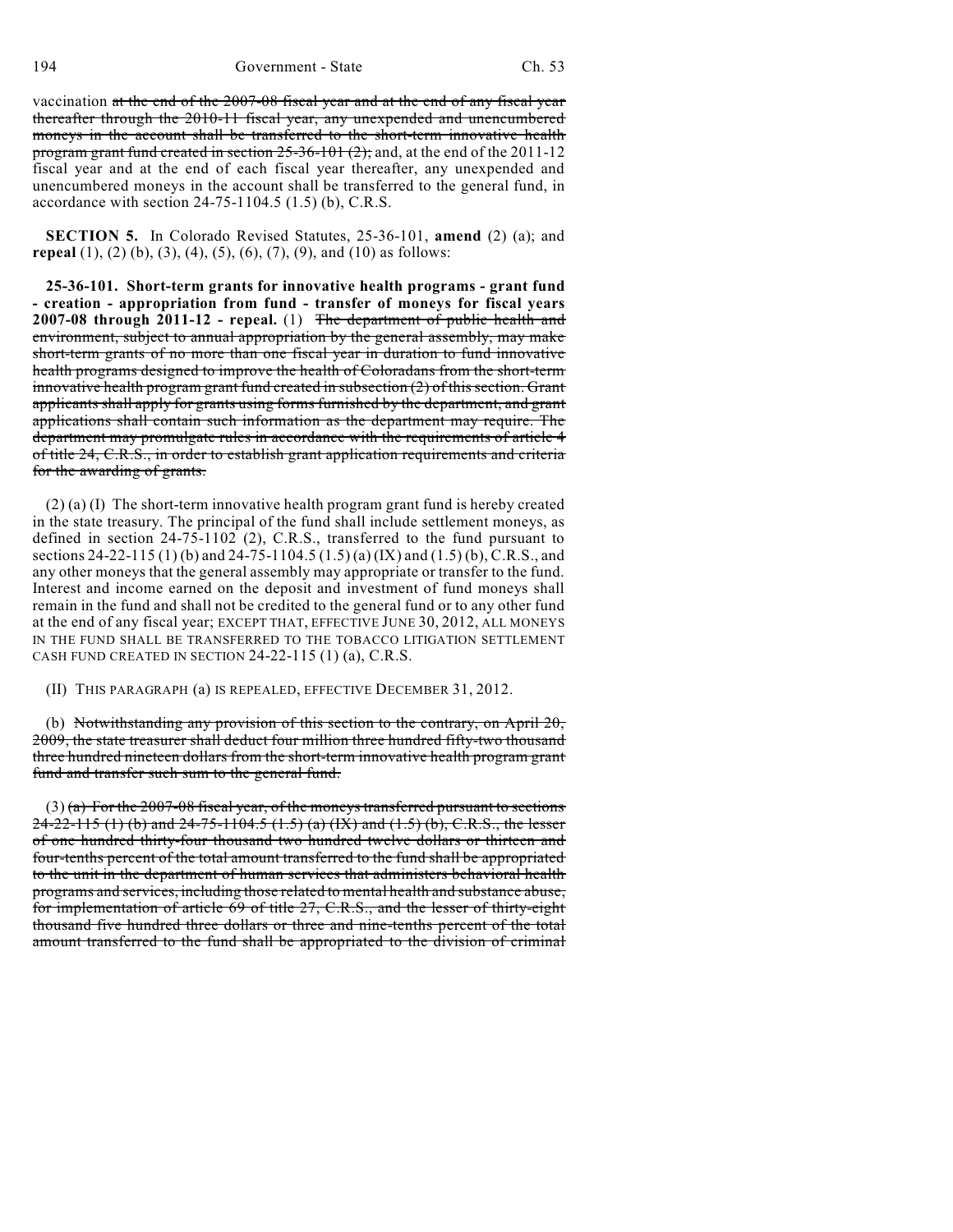justice in the department of public safety for implementation of article 69 of title 27, C.R.S.

(b) For the 2008-09 fiscal year, the 2009-10 fiscal year, and the 2010-11 fiscal year, of the moneys transferred pursuant to sections 24-22-115 (1) (b) and  $24-75-1104.5$   $(1.5)$   $(a)$   $(IX)$  and  $(1.5)$   $(b)$ , C.R.S., the lesser of one hundred eighty-five thousand seventeen dollars or eight and eight-tenths percent of the total amount transferred to the fund shall be annually appropriated to the unit in the department of human services that administers behavioral health programs and services, including those related to mental health and substance abuse, for implementation of article 69 of title 27, C.R.S., and the lesser of thirty-six thousand seven hundred dollars or one and seven-tenths percent of the total amount transferred to the fund shall be appropriated to the division of criminal justice in the department of public safety for implementation of article 69 of title 27, C.R.S.

(4) Notwithstanding any other provision of this section, for the 2007-08 fiscal year, the general assembly shall appropriate up to one hundred sixty thousand dollars from the short-term innovative health program grant fund to the department of personnel for the establishment of a pilot disease management program. The program shall include, but shall not be limited to, a pilot childhood asthma program aimed at eliminating access barriers to care for lower-income state employees and their dependents who have at least one asthma-related hospital admission or emergency room visit. Moneys appropriated may be used to make copayments for appropriate asthma drugs and specialty pulmonary supervision. The department shall review data from the pilot program and existing group benefit plan contract to determine the extent to which disease management and other health plan innovations may lower health insurance costs for state employees.

(5) Notwithstanding any other provision of this section, for the 2007-08 fiscal year, the state treasurer shall transfer from the short-term innovative health program grant fund to the supplemental tobacco litigation settlement moneys account of the children's basic health plan trust created in section 25.5-8-105, C.R.S., for the purposes of the "Children's Basic Health Plan Act", article 8 of title 25.5, C.R.S., the lesser of twenty-two thousand three hundred seven dollars or two and two-tenths percent of the amount allocated to the short-term innovative health program grant fund for the fiscal year pursuant to section  $24-75-1104.5$   $(1.5)$   $(a)$   $(IX)$ , C.R.S., enacted by Senate Bill 07-097 at the first regular session of the sixty-sixth general assembly. Notwithstanding any other provision of this section, for the 2008-09 and 2009-10 fiscal years, the state treasurershall transfer from the short-term innovative health program grant fund to the children's basic health plan trust created in section 25.5-8-105, C.R.S., for the purposes of the "Children's Basic Health Plan Act", article 8 of title 25.5, C.R.S., the lesser of twenty-nine thousand five hundred fifteen dollars or one and four-tenths percent of the amount allocated to the short-term innovative health program grant fund for the fiscal year pursuant to section  $24-75-1104.5$  (1.5) (a) (IX), C.R.S., enacted by Senate Bill 07-097 at the first regular session of the sixty-sixth general assembly.

(6) Notwithstanding any other provision of this section, for the 2007-08 fiscal year, the general assembly shall appropriate from the short-term innovative health program grant fund to the office of the executive director in the department of health care policy and financing for the administration of section 25.5-1-124, C.R.S., the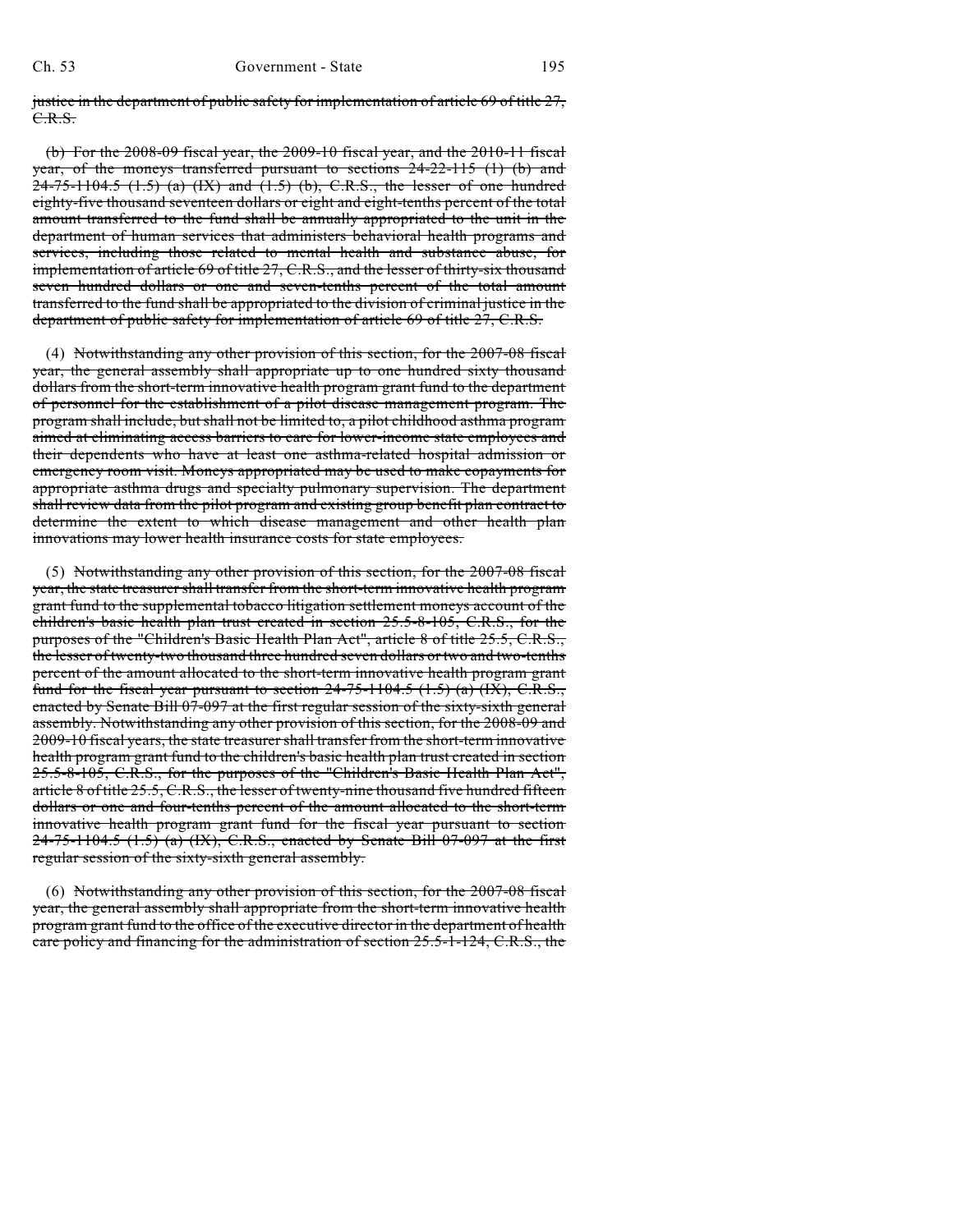196 Government - State Ch. 53

lesser of thirty-one thousand four hundred twenty-three dollars or three and one-tenth percent of the amount allocated to the short-term innovative health program grant fund for the fiscal year pursuant to section  $24-75-1104.5$  (1.5) (a) (IX), C.R.S., enacted by Senate Bill 07-097 at the first regular session of the sixty-sixth general assembly. Notwithstanding any other provision of this section, for the 2008-09 and 2009-10 fiscal years, the general assembly shall appropriate from the short-term innovative health program grant fund to the office of the executive director in the department of health care policy and financing for the administration of section 25.5-1-124, C.R.S., the lesser of twenty-nine thousand seven hundred eighty-four dollars or one and four-tenths percent of the amount allocated to the short-term innovative health program grant fund for the fiscal year pursuant to section  $24-75-1104.5$  (1.5) (a) (IX), C.R.S., enacted by Senate Bill 07-097 at the first regular session of the sixty-sixth general assembly.

(7) Notwithstanding any other provision ofthissection, for the 2007-08, 2008-09, and 2009-10 fiscal years, the state treasurer shall transfer from the short-term innovative health program grant fund to the supplemental tobacco litigation settlement moneys account of the mental health services pilot program fund, created in section 27-68-105 (1), C.R.S., the lesser of three hundred thousand dollars or thirty percent of the amount allocated to the short-term innovative health program grant fund for the fiscal year pursuant to section  $24-75-1104.5 (1.5)(a)(IX), C.R.S.,$ enacted by Senate Bill 07-097 at the first regular session of the sixty-sixth general assembly.

(9) Notwithstanding any other provision of this section, for the 2007-08 fiscal year, the state treasurer shall transfer the lesser of one hundred twenty-five thousand dollars or twelve and five-tenths percent of the amount allocated to the short-term innovative health program grant fund for the fiscal year as provided by law, from the short-term innovative health program grant fund to the lifesaver program cash fund created in section  $24-33.5-415.9$  (6), C.R.S., for purposes of grants to encourage county sheriffs' departments to establish lifesaver programs.

(10) (a) Notwithstanding any other provision of this section, for the 2007-08 and 2008-09 fiscal years, the state treasurer shall transfer from the short-term innovative health program grant fund to the health care professional loan repayment fund created in section 25-20.5-706, for purposes of the state health care professional loan repayment program, the lesser of sixty thousand dollars or six percent of the amount allocated to the short-term innovative health program grant fund for the fiscal year pursuant to section  $24-75-1104.5$  (1.5) (a) (IX), C.R.S., enacted by Senate Bill 07-097 at the first regular session of the sixty-sixth general assembly.

(b) Notwithstanding any other provision of this section, for the 2009-10 and 2010-11 fiscal years, the state treasurershall transfer from the short-term innovative health program grant fund to the Colorado health service corps fund created in section 25-20.5-706, for purposes of the Colorado health service corps, the lesser of ninety thousand seventy dollars or six percent of the amount allocated to the short-term innovative health program grant fund for the fiscal year pursuant to section  $24-75-1104.5$  (1.5) (a) (IX), C.R.S., enacted by Senate Bill 07-097 at the first regular session of the sixty-sixth general assembly.

**SECTION 6.** In Colorado Revised Statutes, 25.5-1-124, **repeal** (4) as follows: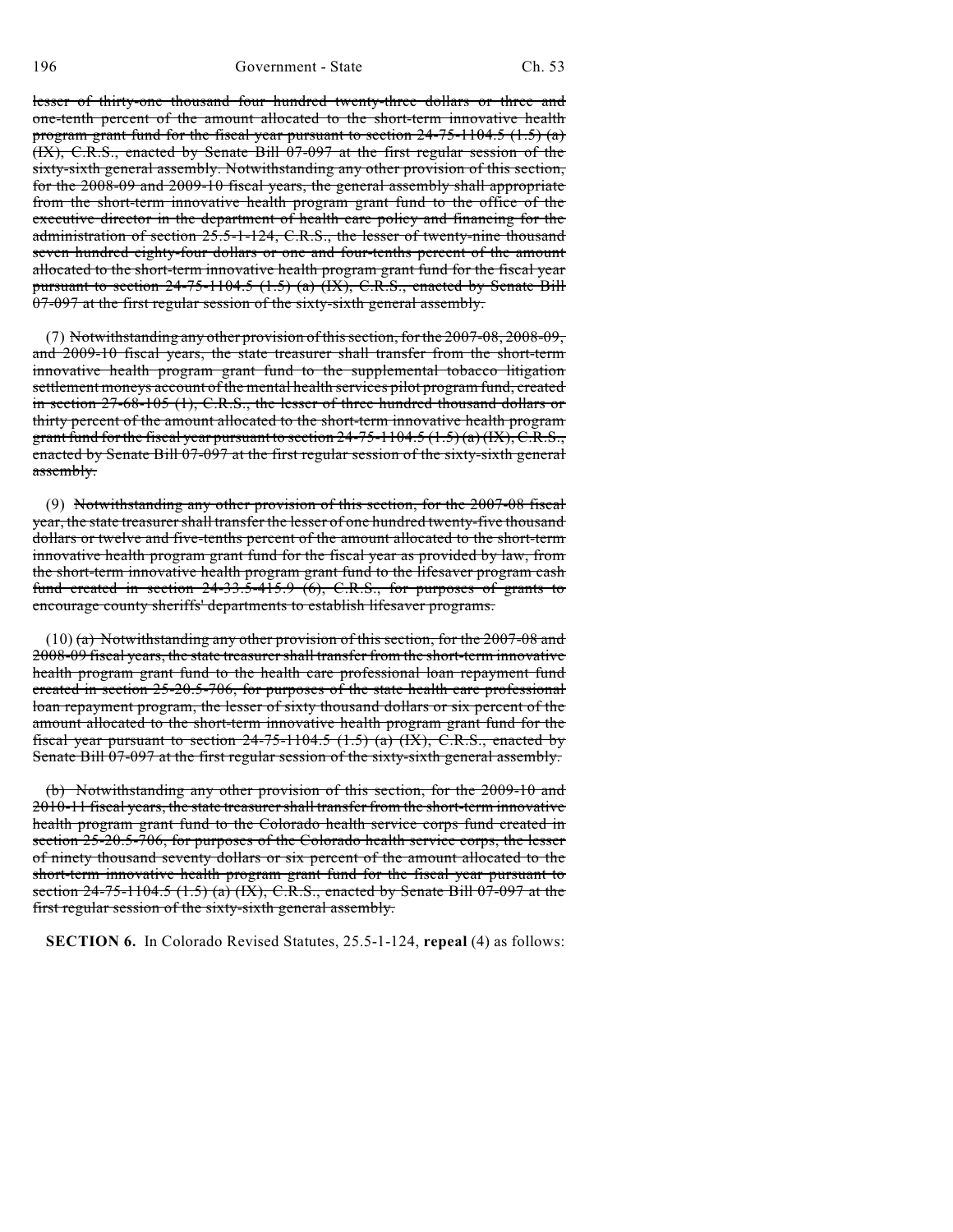**25.5-1-124. Early intervention payment system - participation by state department - rules.** (4) For the 2007-08 fiscal year, the general assembly shall appropriate from the short-term innovative health program grant fund created in section 25-36-101, C.R.S., to the office of the executive director in the state department for the administration of this section the lesser of thirty-one thousand four hundred twenty-three dollars or three and one-tenth percent of the amount allocated to the short-term innovative health program grant fund for the fiscal year pursuant to section 24-75-1104.5 (1.5) (a) (IX), C.R.S., enacted by Senate Bill 07-097 at the first regular session of the sixty-sixth general assembly. For the 2008-09 and 2009-10 fiscal years, the general assembly shall appropriate from the short-term innovative health program grant fund created in section 25-36-101, C.R.S., to the office of the executive director in the state department for the administration of this section the lesser of twenty-nine thousand seven hundred eighty-four dollars or one and four-tenths percent of the amount allocated to the short-term innovative health program grant fund for the fiscal year pursuant to section  $24-75-1104.5$  (1.5) (a) (IX), C.R.S., enacted by Senate Bill 07-097 at the first regular session of the sixty-sixth general assembly.

**SECTION 7.** In Colorado Revised Statutes, 25.5-8-105, **amend** (3) (b) as follows:

**25.5-8-105. Trust - created.** (3) (b) Pursuant to section 24-75-1104.5 (1.5) (a) (V), C.R.S., and except as otherwise provided in section 24-75-1104.5 (5), C.R.S., beginning in the 2007-08 fiscal year and each fiscal year thereafter so long as the state receives moneys pursuant to the master settlement agreement, the state treasurer shall transfer to the trust five percent of the portion of the moneys annually received by the state pursuant to the master settlement agreement, not including attorney fees and costs, during the preceding fiscal year that remains after the programs, services, and funds that receive such moneys pursuant to section  $24-75-1104.5$  (1), C.R.S., have been fully funded. For the  $2007-08$  fiscal year, the state treasurer shall transfer from the short-term innovative health program grant fund created in section 25-36-101, C.R.S., to the trust the lesser of twenty-two thousand three hundred seven dollars or two and two-tenths percent of the amount allocated to the short-term innovative health program grant fund for the fiscal year pursuant to section 24-75-1104.5 (1.5) (a) (IX), C.R.S., enacted by Senate Bill 07-097 at the first regular session of the sixty-sixth general assembly. For the 2008-09 and 2009-10 fiscal years, the state treasurer shall transfer from the short-term innovative health program grant fund created in section 25-36-101, C.R.S., to the trust the lesser of twenty-nine thousand five hundred fifteen dollars or one and four-tenths percent of the amount allocated to the short-term innovative health program grant fund for the fiscal year pursuant to section 24-75-1104.5 (1.5) (a) (IX), C.R.S., enacted by Senate Bill 07-097 at the first regular session of the sixty-sixth general assembly.

**SECTION 8.** In Colorado Revised Statutes, 27-66-104, **amend** (4) (a) as follows:

**27-66-104. Types of services purchased - limitation on payments - offender mental health services fund.** (4) (a) The offender mental health services fund, referred to in this subsection (4) as the "fund", is hereby created in the state treasury. The principal of the fund shall consist of tobacco litigation settlement moneys